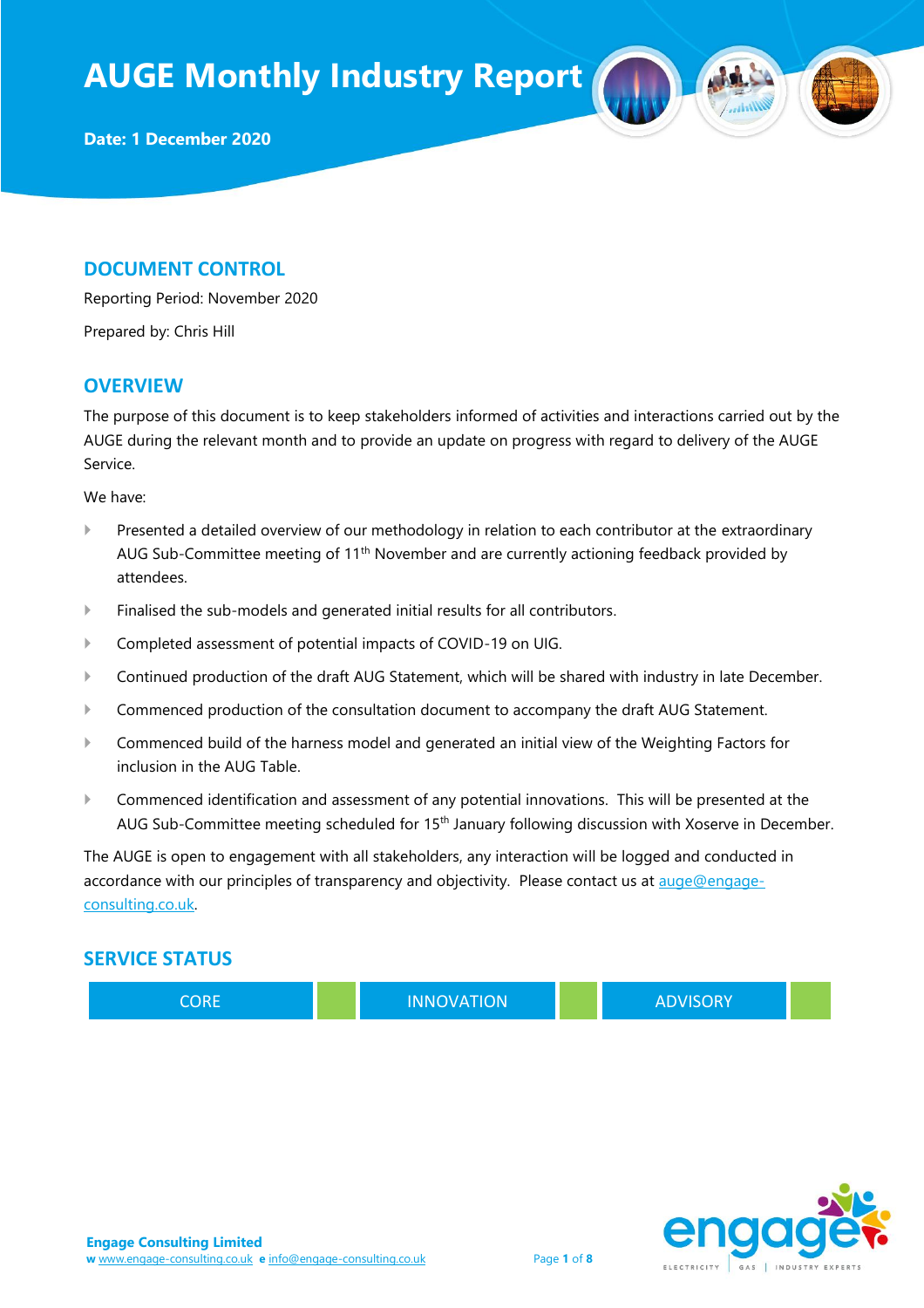

## **KEY ISSUES AND RISKS**

| <b>ISSUE DESCRIPTION</b> | H/M/L | <b>MITIGATION</b>                                                                                                                                                                                                                                               |
|--------------------------|-------|-----------------------------------------------------------------------------------------------------------------------------------------------------------------------------------------------------------------------------------------------------------------|
| COVID-19                 | M     | We have assessed the potential impacts of<br>COVID-19 on UIG, as well as the data used to<br>assess the contributors to UIG. Further detail<br>will be provided in the draft AUG Statement.                                                                     |
| Data Receipt             |       | We have now reached the point where we will<br>not be able to include any further data within<br>our processes. Only a very small amount of data<br>is outstanding, we have used a fallback<br>methodology to compensate for IGT data not<br>being forthcoming. |

| <b>RISK DESCRIPTION</b> | H/M/L | <b>MITIGATION</b> |
|-------------------------|-------|-------------------|
| None                    |       |                   |

### **CORE SERVICE**

#### **Detailed Investigation Update**

| ID  | <b>CONTRIBUTOR NAME</b>         | <b>STATUS</b>                                                                                                                                                                                                                                                                                                                                                               |
|-----|---------------------------------|-----------------------------------------------------------------------------------------------------------------------------------------------------------------------------------------------------------------------------------------------------------------------------------------------------------------------------------------------------------------------------|
| 010 | Theft of Gas                    | We have completed the analysis and defined the<br>methodology for calculating both total theft and the<br>three UIG sub contributors for theft - Unreported<br>theft, Uncontrollable Undetected theft and<br>Controllable Undetected theft.<br>We have calculated an initial UIG value for each of<br>these methodologies and split the total value to<br>matrix positions. |
| 040 | <b>Consumption Meter Errors</b> | We have finalised our methodology and calculated<br>the estimate of UIG for the forecast year based on the<br>forecast demand. The current split is 70% domestic<br>and 30% commercial.                                                                                                                                                                                     |



A

 $\sqrt{M}$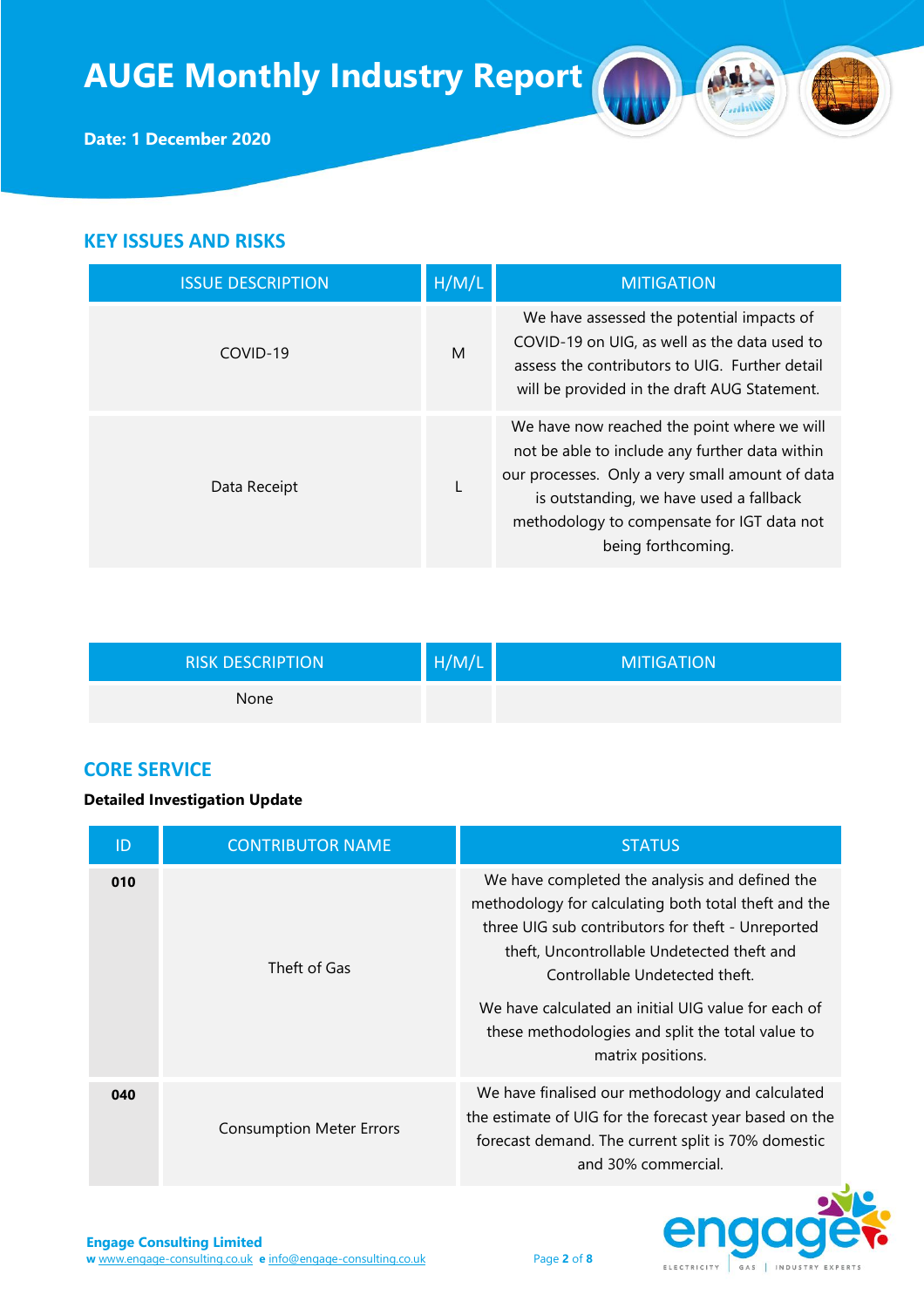

### **Date: 1 December 2020**

| 050 | Meter Errors at LDZ input                                                                                                                                                                         | The results were finalised last month, with no<br>changes being made this month.                                                                                                                                                                                                    |
|-----|---------------------------------------------------------------------------------------------------------------------------------------------------------------------------------------------------|-------------------------------------------------------------------------------------------------------------------------------------------------------------------------------------------------------------------------------------------------------------------------------------|
| 090 | We have completed our analysis, which has identified<br>the percentage of allocation that will not be<br>reconciled and calculated an error percentage based<br>on AQ trends and read rejections. |                                                                                                                                                                                                                                                                                     |
|     |                                                                                                                                                                                                   | The read rejection reason used was reads being<br>rejected for exceeding the outer tolerance.                                                                                                                                                                                       |
|     | No Meter Read at Line in the Sand                                                                                                                                                                 | We investigated how many more reads would be<br>accepted if this tolerance were raised and identified<br>some sites that would have reads accepted. However,<br>we also identified others that were rejected correctly<br>that would have been accepted by the tolerance<br>change. |
|     |                                                                                                                                                                                                   | As we only receive a subset of the data, we cannot<br>assess the whole impact without a full data set; this is<br>not within the scope of our work. Based on the<br>methodology, we have calculated a forecast of UIG<br>for the target year and split it to each matrix position.  |

#### **Other Contributors Update**

For all other previously assessed contributors, we have completed the related analysis.

| ID  | <b>CONTRIBUTOR NAME</b>     | <b>STATUS UPDATES</b>                                                                                                                                   |
|-----|-----------------------------|---------------------------------------------------------------------------------------------------------------------------------------------------------|
| 020 | <b>Unregistered Sites</b>   | We have completed the analysis and generated and<br>validated our estimate of UIG for the target year.                                                  |
| 025 | <b>Shipperless Sites</b>    | We have completed the analysis and generated and<br>validated our estimate of UIG for the target year.                                                  |
| 030 | <b>IGT Unknown Projects</b> | No UIG identified for this contributor.                                                                                                                 |
| 060 | <b>IGT Shrinkage</b>        | Due to validation issues, we have not been provided<br>with the data requested from the IGTs. As a<br>temporary methodology for the draft statement, we |

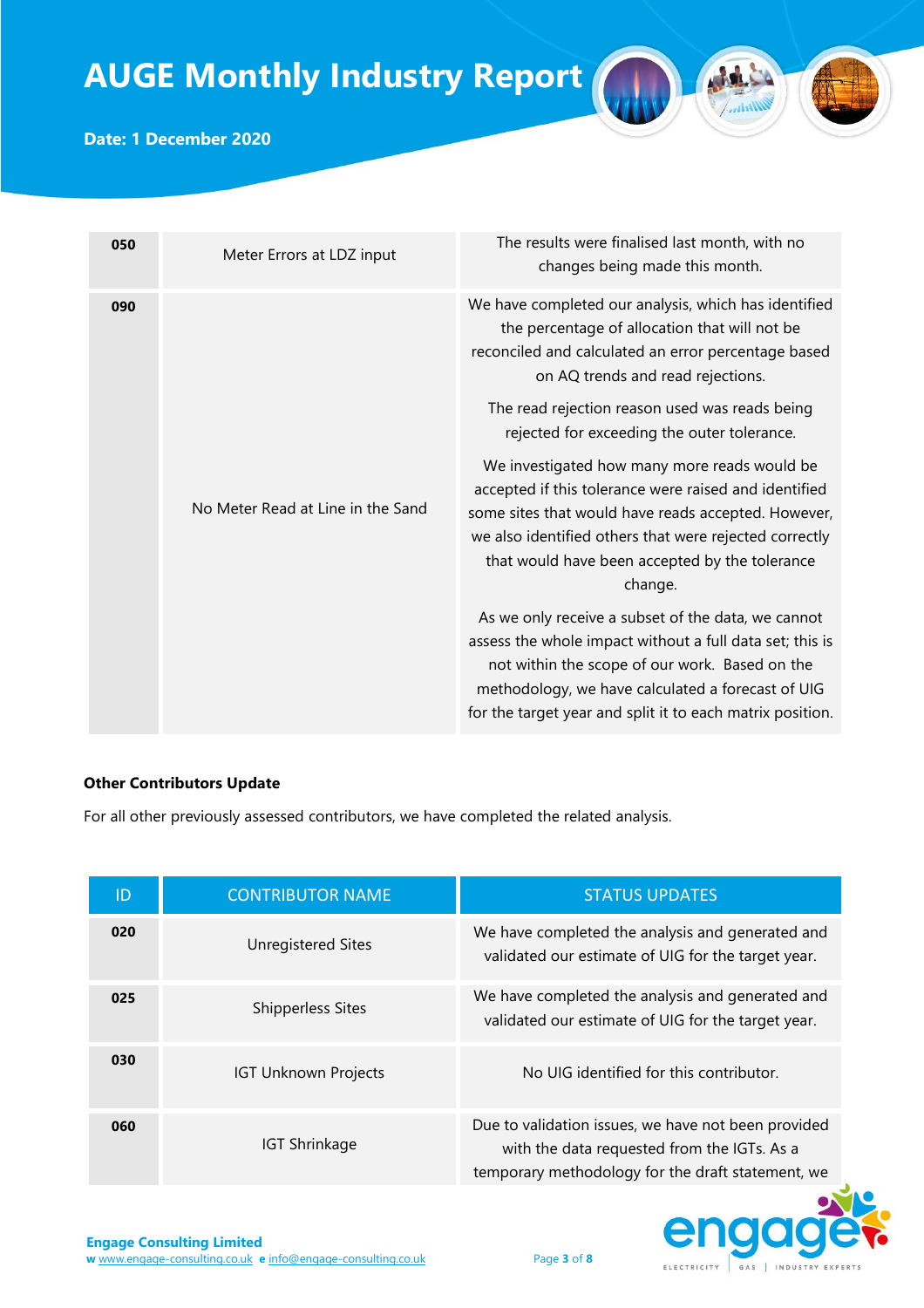

**Date: 1 December 2020**

|     |                                                         | have assumed an average main length of 8m across<br>the country and have used data from Xoserve to<br>estimate the number of sites for the target year. This<br>has produced an estimate of UIG of 16GWh.                         |
|-----|---------------------------------------------------------|-----------------------------------------------------------------------------------------------------------------------------------------------------------------------------------------------------------------------------------|
| 070 | Atmospheric Pressure Assumption                         | We have completed the analysis and generated and<br>validated our estimate of UIG for the target year.                                                                                                                            |
| 080 | Average Temperature Assumption                          | We have completed the analysis and generated and<br>validated our estimate of UIG for the target year.                                                                                                                            |
| 100 | Large Sites with Incorrect Correction<br><b>Factors</b> | The analysis has been updated and the large values<br>of UIG previously found were determined as being<br>not applicable in a real-world scenario. We have<br>generated and validated our estimate of UIG for the<br>target year. |

#### **Contributors not under investigation**

|     | <b>CONTRIBUTOR NAME</b> | <b>STATUS</b>             |
|-----|-------------------------|---------------------------|
| 110 | CV Shrinkage            | No investigation planned. |
| 120 | Meter Exchanges         | No investigation planned. |

| <b>DELIVERABLE / KEY ACTIVITY</b>                  | <b>PROGRESS</b>                                                                                                                            |  |
|----------------------------------------------------|--------------------------------------------------------------------------------------------------------------------------------------------|--|
| <b>Data Acquisition and Detailed Investigation</b> |                                                                                                                                            |  |
| Sub-Model build                                    | Complete.                                                                                                                                  |  |
| Harness Model build                                | We have commenced the harness model build. This<br>combines the sub-models and calculates and<br>smooths the Weighting Factors.            |  |
| Consumption forecast                               | Calculation complete, potential effects of COVID-19<br>and the current class 3 trend not continuing have<br>been taken into consideration. |  |

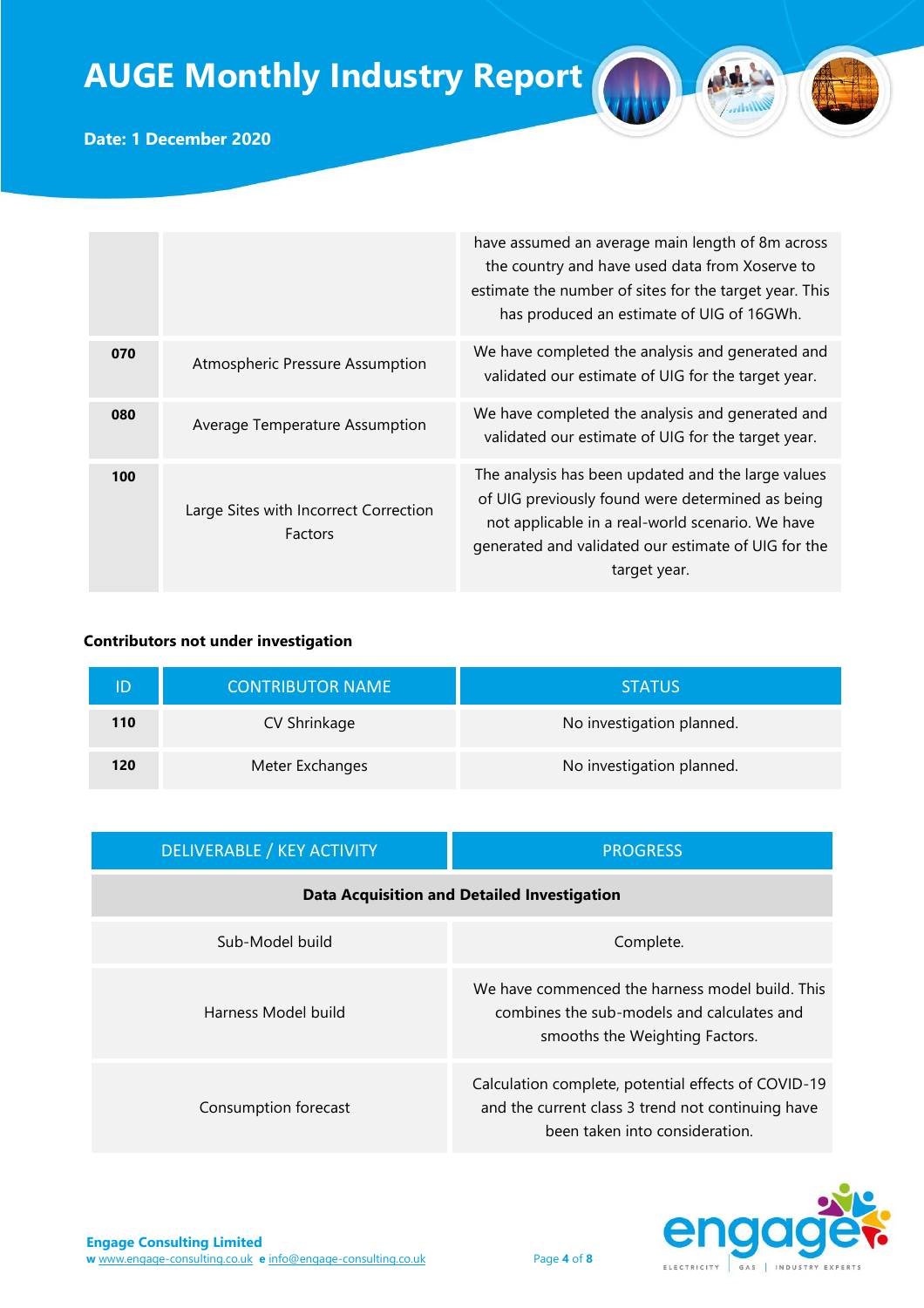| <b>Statement and Engagement</b>  |                                                                                                                                                                                                                        |
|----------------------------------|------------------------------------------------------------------------------------------------------------------------------------------------------------------------------------------------------------------------|
| AUG Statement                    | Drafting of the Statement is nearing completion<br>ahead of provision to Xoserve on 15 <sup>th</sup> December.                                                                                                         |
| <b>AUG Sub-Committee Meeting</b> | Presented a detailed overview of our<br>methodology in relation to each contributor<br>at the AUG Sub-Committee meeting of 11 <sup>th</sup><br>November and are currently actioning<br>feedback provided by attendees. |
| <b>Weighting Factors</b>         | An initial view of these has been generated.                                                                                                                                                                           |
|                                  | <b>Queries Received</b>                                                                                                                                                                                                |
| None at present                  | N/A                                                                                                                                                                                                                    |

## **Relevant UNC Modifications**

UNC modifications potentially impacting UIG or associated processes that have not yet been implemented will not be taken account of in the draft AUG Statement. Those that have been implemented will be factored into our assessment of UIG contained within that document, where appropriate.

| 0672 ("Target, Measure and Report Product Class 4                                                          | Implemented, AUGE will monitor effect on read                                                |
|------------------------------------------------------------------------------------------------------------|----------------------------------------------------------------------------------------------|
| Read Performance")                                                                                         | provision and any subsequent impact on UIG.                                                  |
| 0674 ("Performance Assurance Techniques and                                                                | Ongoing, AUGE to monitor progression of                                                      |
| Controls")                                                                                                 | modification.                                                                                |
| 0691S ("CDSP to convert Class 2,3 or 4 Supply<br>Meter Points to Class 1 when G1.6.15 criteria are<br>met' | Implemented, AUGE will monitor effect on read<br>provision and any subsequent impact on UIG. |
| 0692S ("Automatic updates to Meter Read                                                                    | Implemented, AUGE will monitor effect on read                                                |
| Frequency")                                                                                                | provision and any subsequent impact on UIG.                                                  |

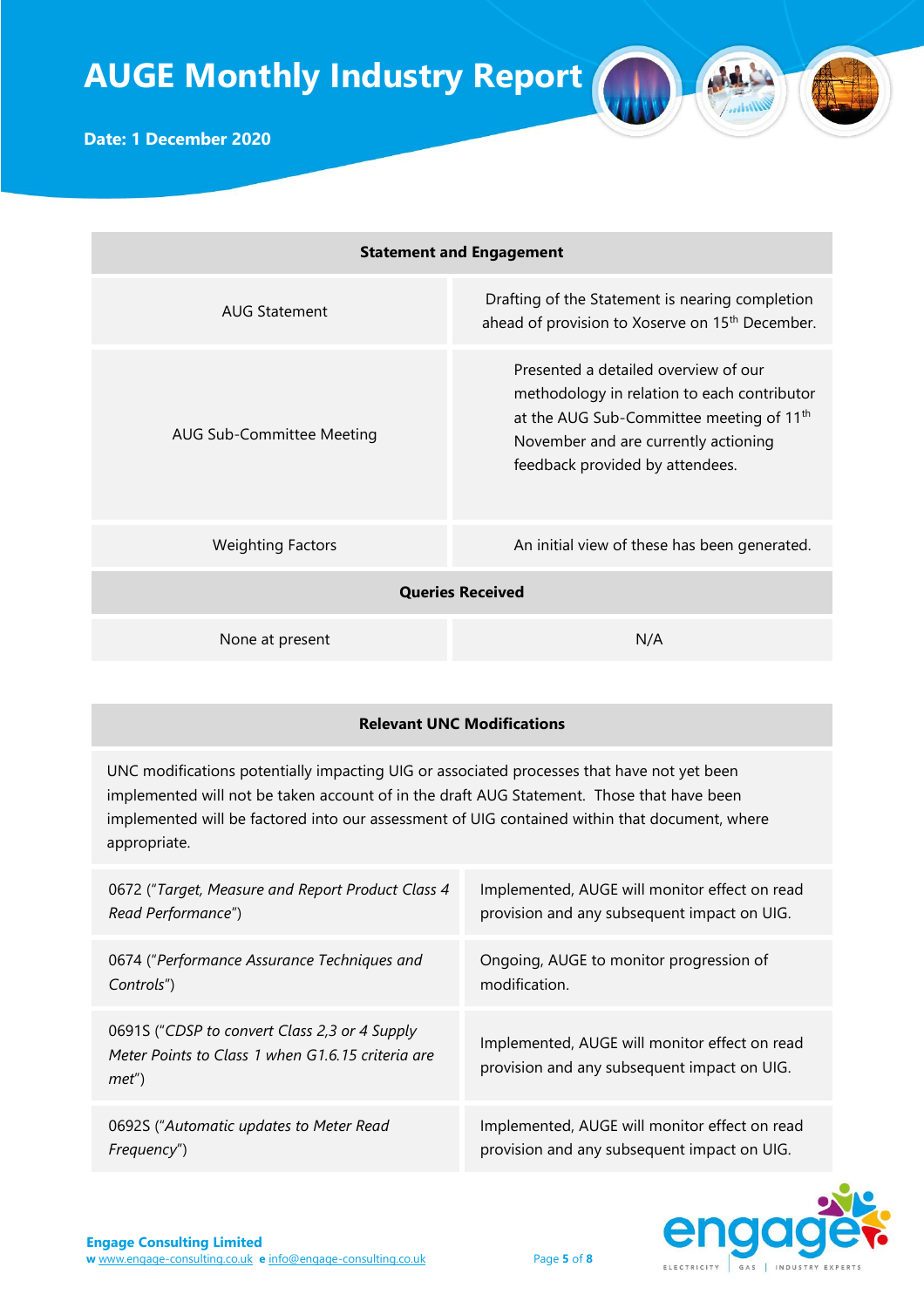

## **Date: 1 December 2020**

| 0693R ("Treatment of kWh error arising from             | Ongoing, AUGE to monitor progression of                                                                  |
|---------------------------------------------------------|----------------------------------------------------------------------------------------------------------|
| statutory volume-energy conversion")                    | modification.                                                                                            |
| 0700 ("Enabling large scale utilisation of Class 3")    | Implemented, AUGE will monitor effect on read<br>provision and any subsequent impact on UIG.             |
| 0704S ("Transporter Theft of Gas Reporting")            | Implemented, AUGE to review Transporter Theft of<br>Gas Reporting output once this becomes<br>available. |
| 0710 ("CDSP provision of Class 1 read service")         | Implemented, AUGE will monitor effect on read<br>provision and any subsequent impact on UIG.             |
| 0711 ("Update of AUG Table to reflect new EUC           | Implemented, changes to be incorporated into the                                                         |
| bands")                                                 | AUG Statement and Table for AUG Year 2021/22.                                                            |
| 0719R ("Calculation of Energy Value of Gas")            | Ongoing, AUGE to monitor progression of<br>modification.                                                 |
| 0722 ("Allow Users to submit Estimated Meter            | Implemented, AUGE will monitor effect on read                                                            |
| Reading during COVID-19")                               | provision and any subsequent impact on UIG.                                                              |
| 0723 ("Use of the isolation flag to identify sites with | Implemented, AUGE will monitor any subsequent                                                            |
| abnormal load reduction during COVID-19 period")        | impact on UIG.                                                                                           |
| 0734 ("Reporting Valid Confirmed Theft of Gas into      | Ongoing, AUGE to monitor progression of                                                                  |
| Central Systems")                                       | modification.                                                                                            |
| 0736 / 0746 ("Clarificatory change to the AQ            | Ongoing, AUGE to monitor progression of                                                                  |
| amendment process within TPD G2.3")                     | modifications.                                                                                           |

### **Industry Consultations**

*Ofgem Consultation – "The Retail Energy Code – Proposals for version 1.1"*

Possibility that changes to the theft arrangements (TRAS, GTDIS) could affect detection levels during the 2021/22 Gas Year. As Ofgem's decision has not yet been published, this will not be taken account

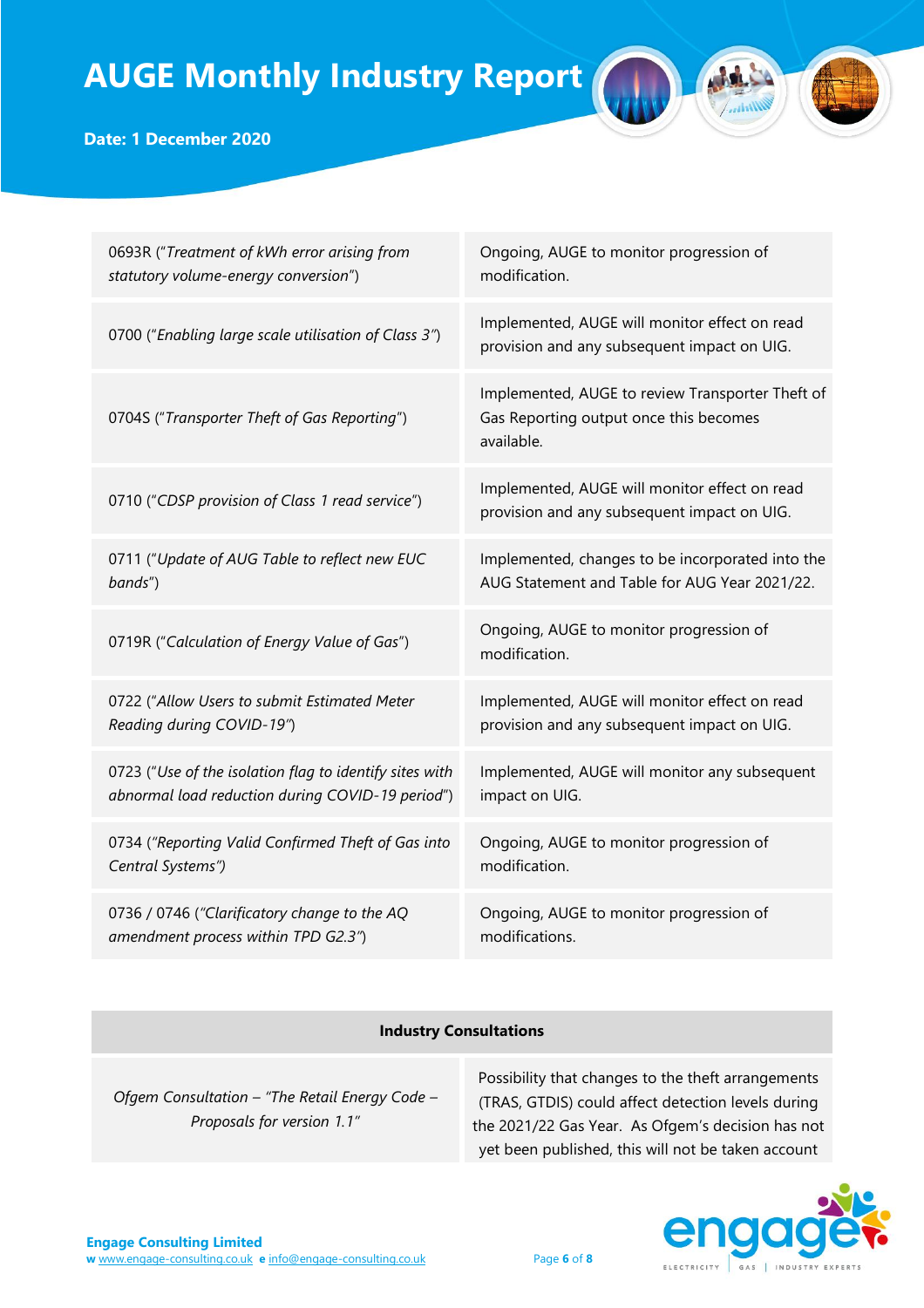

of within the draft AUG Statement although it may impact future AUG Years.

#### **AUGE Requests for Data**

Updated Prioritised data request

The current status of the files from the updated prioritised data request has been provided alongside this report.

#### **Meetings attended by AUGE**

Extraordinary AUG Sub-Committee meeting held 11<sup>th</sup> November to provide additional detail on contributor methodologies.

#### **AUGE Activities Planned for Next Month**

- Completion of the draft AUG Statement and provision to Xoserve (mid-December) and industry (late December following Xoserve review).
- Generation of final draft Weighting Factors Table for inclusion in the draft AUG Statement.
- Discussion of possible innovations under the Innovation Service with Xoserve.
- Continued stakeholder engagement.

### **INNOVATION SERVICE**

| DELIVERABLE / KEY ACTIVITY         | <b>PROGRESS</b>                                                                                                                                                                                                                                                                   |
|------------------------------------|-----------------------------------------------------------------------------------------------------------------------------------------------------------------------------------------------------------------------------------------------------------------------------------|
| Commencement of Innovation Service | Terms of Reference were approved at the AUG<br>$\mathbb{P}$<br>Sub-Committee meeting of 11 <sup>th</sup> November.<br>Identification and assessment of any potential<br>₽<br>innovations has commenced. This will be<br>presented at the AUG Sub-Committee meeting<br>in January. |